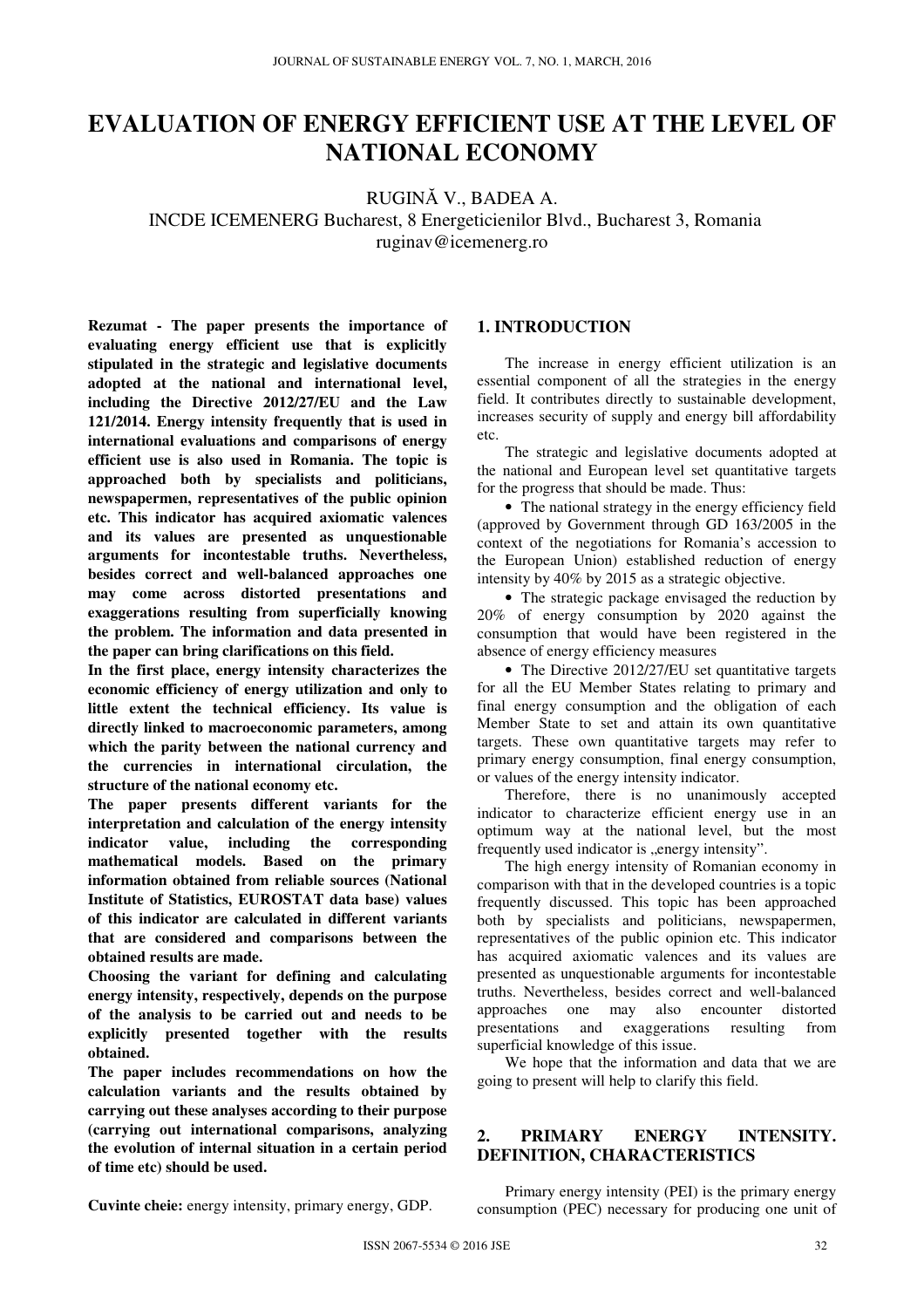Gross Domestic Product (GDP) at the national level. The relationship is the following:

$$
PEI = \frac{PEC}{GDP}
$$
 (1)

PEC = primary energy consumption at the national level in a certain year, usually expressed in tons of oil equivalent (toe);

GDP = the Gross Domestic Product of the respective country in the year under consideration, given in the national currency or in another most-traded currency (Euro or USD).

This indicator represents the most synthetic indicator relating to energy utilization efficiency at the level of national economy.

Primary energy intensity mainly characterizes the economic efficiency of primary energy utilization and only to a lesser extent technical efficiency. Its value depends directly on the GDP value, which is mainly an economic parameter.

The structure of the national economy has a decisive influence on the value of energy intensity. Energy intensity in a country whose main economic branch is metallurgy will be higher than in a country whose main economic branch is tourism, even if the former utilizes modern and efficient technologies.

A high value of energy intensity is not a bad thing in itself (at least at first glance). Energy intensity is the only indicator used for characterizing the efficiency of energy utilization at the national level.

There are economic sectors and industrial branches that, through their nature, have high energy intensity (chemical industry, metallurgical industry, transports etc.). This can be also registered on the background of high technical and economic efficiency. The fact that in the metallurgical industry (for example) relatively much energy is consumed for producing a unit of gross added value (and of GDP, implicitly) does not automatically represent a proof of the energy inefficiency of this branch and should not represent an argument against it. It can be a modern and efficient industrial branch (and in the developed countries it does have these characteristics). On the other hand, the strategic objective of the decisionmakers/managers is to increase the gross added value produced that leads to energy intensity reduction.

#### **3. PRIMARY ENERGY DEFINITION**

In the "Energy Dictionary", compiled by the World Energy Council in 1992, primary energy is defined as: "energy that has not undergone any sort of conversion". Therefore, primary energy is an energy form found in nature.

The main primary energy carriers, the forms under which primary energy is found in nature, respectively, are:

- Crude oil (the energy in the amount of oil extracted from the oil fields, respectively);

- Natural gases;
- Coal (including lignite and peat);

- Radioactive ores;

- Water heads (hydro energy);

- Other renewable energies (solar, wind, geothermal etc.).

We also consider "primary energy" the amounts of energy that are fed into (or taken out from) the analyzed contour through import/export actions.

In order to calculate energy intensity we should know the primary energy consumption at the national level (PEC) in a year's time.

In order to determine primary energy consumption we should know:

a) Internal production of primary energy (PEP); this is calculated as the sum of all energy form production. The first problem consists in expressing the energy contained in all these forms in the same measurement unit. According to the International System of Units, the unit for energy is Joule, but this unit is not frequently used. The usual measurement unit used in practice is the "ton of oil equivalent" (toe), the average amount of energy in a ton of oil, respectively.

The relationship between the two units is the following:

$$
1\ \text{toe=41.868\ GJ}\tag{2}
$$

b) The import of primary energy (IMP) calculated as the sum of all imports of energy forms.

c) Export of primary energy (EXP) calculated as the sum of exports of all energy forms

d) Variation of primary energy stocks (VST) existing on the territory of the country between the beginning and the end of the year.

Thus, the value of primary energy consumption is:

$$
PEC = PEP + IMP - EXP \pm VST
$$
 (3)

The evolution of primary energy consumption in Romania in the period 2000-2014 is given in Table 1.

|      |                 |        |               | Mil.toe                              |
|------|-----------------|--------|---------------|--------------------------------------|
| Year | Producti<br>on. | Import | <b>Export</b> | <b>Primary energy</b><br>consumption |
| 2000 | 28.190          | 10.925 | 2.947         | 36.374                               |
| 2005 | 27.154          | 17.072 | 6.534         | 37.932                               |
| 2010 | 27.428          | 11.239 | 3.992         | 34.817                               |
| 2011 | 27.465          | 11.570 | 4.124         | 35.648                               |
| 2012 | 27.112          | 11.615 | 3.620         | 34.851                               |
| 2013 | 25.853          | 9.993  | 4.203         | 31.634                               |
| 2014 | 25.488          | 10.700 | 4.600         | 31.410                               |

**Table 1 Evolution of primary energy consumption in Romania.** 

*Source: National Institute of Statistics (INS)* 

## **4. GROSS DOMESTIC PRODUCT CONSIDERATION**

The Gross Domestic Product is a fundamental macroeconomic indicator. Its calculation concerns economic statistics. Further, we will refer only to certain problems that arise when calculating energy intensity.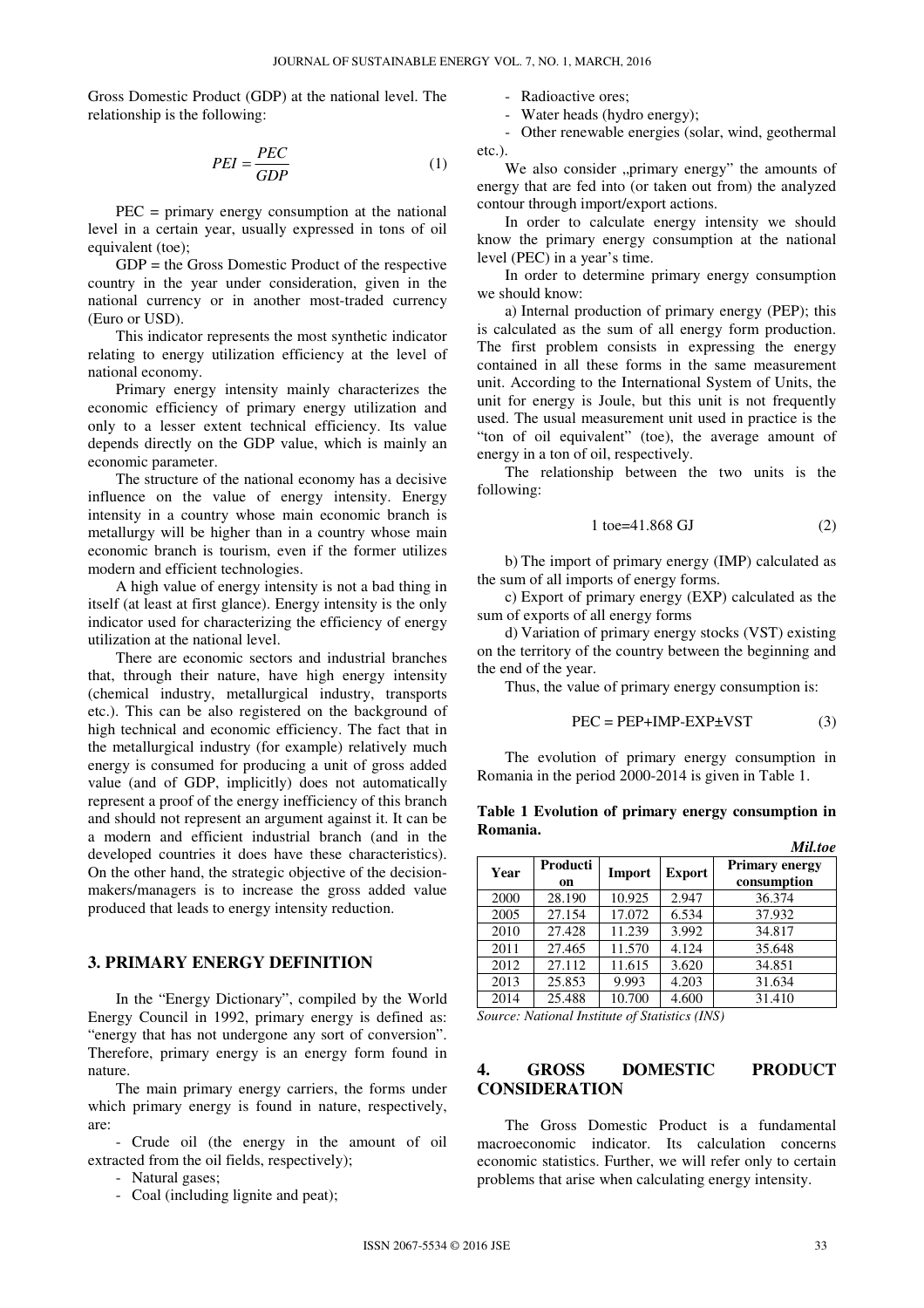#### **4.1. Calculation of GDP at current prices**

The annual values of the GDP in national currency are published by the National Institute for Statistics (INS) and are also called "nominal values" in the literature in the field.

The nominal values are affected by the price variation (inflation) and the par of the national currency and the currencies used in the international corporations (usually Euro or USD). They do not reflect the actual evolution of the national economy. As they are expressed in lei, they cannot be used by international corporations. Practically, the nominal values of the GDP are important only as primary information.

In the first stage the GDP is calculated in a largely used international currency by means of the official rate of exchange, observing the official par of exchange of the National Bank of Romania (BNR) (calculation of GDP in current prices).

Romania's GDP values in Euro and USD are given in Table 2.

|  | Table 2. Romania's GDP values |  |  |
|--|-------------------------------|--|--|
|--|-------------------------------|--|--|

| Year                                     | <b>GDP</b>          |                    |  |
|------------------------------------------|---------------------|--------------------|--|
| M.U.                                     | <b>Billion Euro</b> | <b>Billion USD</b> |  |
| 2000                                     | 40.278              | 37.053             |  |
| 2005                                     | 79.496              | 98.861             |  |
| 2010                                     | 126.816             | 167.998            |  |
| 2011                                     | 133.344             | 185.363            |  |
| 2012                                     | 133.905             | 172.044            |  |
| 2013                                     | 144.282             | 191.587            |  |
| 2014                                     | 150.634             | 199.901            |  |
| $OFML = 1 \ldots IMC = 1$ DMD $1 \ldots$ |                     |                    |  |

*Source: ICEMENERG – OEN based on INS and BNR data* 

International institutions (Eurostat, World Bank etc.) publish GDP and GDP/capita values in different countries, values expressed in Euro or USD in current prices.

By expressing the GDP value in Euro or USD:

• Makes international comparisons possible

• Eliminates the influence (high) of the par of exchange between the national currency and Euro or USD.

Nevertheless, the influence (that can be great) of the price variation in Euro or USD in the internal market was maintained, so these values do not describe the evolution of the national economy rigorously either. This clearly results from the examination of the values in table 2. If the GDP at current prices is expressed in billions Euros, then in 2014 it increased 3.7 times against the year 2000. If the GDP is expressed at current prices in billions of USD then, in 2014 it increased 5.4 times against the year 2000. It is obvious that both values (3.7 times increase and 5.4 times increase, respectively) cannot be corrected and that, in fact, both are not correct being influenced by the variation of prices.

In order to eliminate this influence and consider the actual evolutions at the macroeconomic level the GDP is calculated at constant prices.

### **4.2. Calculation of GDP at constant prices**

A base year (called "i" year) is chosen. For this year, the GDP value is equal to the value at current prices in the respective year. For example, in this paper we have selected three calculation variants corresponding to the base years 2000, 2005 and 2010.

As the comparisons are usually made with UE average or with other EU Member States, the international currency chosen was Euro. According to Table 3:

- In 2000 GDP=40.278 billion Euro 2000 - In 2005 GDP=79.496 billion Euro 2005 - In 2010 GDP=126.816 billion Euro 2010

Further we calculate the GDP evolution at constant prices corresponding to the chosen years (in our case in Euro 2000, Euro 2005 and Euro 2010) by means of an actual rate of GDP growth.

The actual GDP growth rate against the previous year (ri) also represents an annual macroeconomic indicator published in the INS documents and can be also found in the EUROSTAT database and in other international databases. The values of this indicator for the period under consideration (2000-2014) are given in table 3.

If we know:

- The value of GDP in the year "i" expressed at current prices (in our examples in Euro 2000, Euro 2005 and Euro 2010, respectively): " $GDP_i$ ";

- The actual GDP growth rate in the year "i+1" against the year "i" expressed in percentages:  $r_{i+1}$ ", then the value of GDP in the year "i+1" expressed at prices in the year i" " $(GDP^*_{i+1})$ " is calculated by means of the relationship:

GDP<sup>\*</sup><sub>i+1</sub>=GDP<sub>i</sub>X 
$$
\left(1+\frac{r_{i+1}}{100}\right)
$$
 (4)

In case we want to express the GDP at constant prices for several years following after the base year "i", then the relationships are the following:

GDP<sup>\*</sup><sub>i+1</sub>=GDP<sub>i</sub> X 
$$
\left(1 + \frac{r_{i+1}}{100}\right)
$$
 (5)

GDP<sup>\*</sup><sub>i+2</sub>=GDP<sub>i</sub> X 
$$
\left(1 + \frac{r_{i+1}}{100}\right) X \left(1 + \frac{r_{i+2}}{100}\right)
$$
  
GDP<sup>\*</sup><sub>i+k</sub>=GDP<sub>i</sub> X  $\left(1 + \frac{r_{i+1}}{100}\right) X \left(1 + \frac{r_{i+2}}{100}\right) X X \left(1 + \frac{r_{i+k}}{100}\right)$ 

If we want to express the GDP at constant prices for several years before the base year i", then the relationships are as follows:

GDP<sup>\*</sup><sub>i-1</sub>=GDP<sub>i</sub> / 
$$
\left(1 + \frac{r_i}{100}\right)
$$
 (6)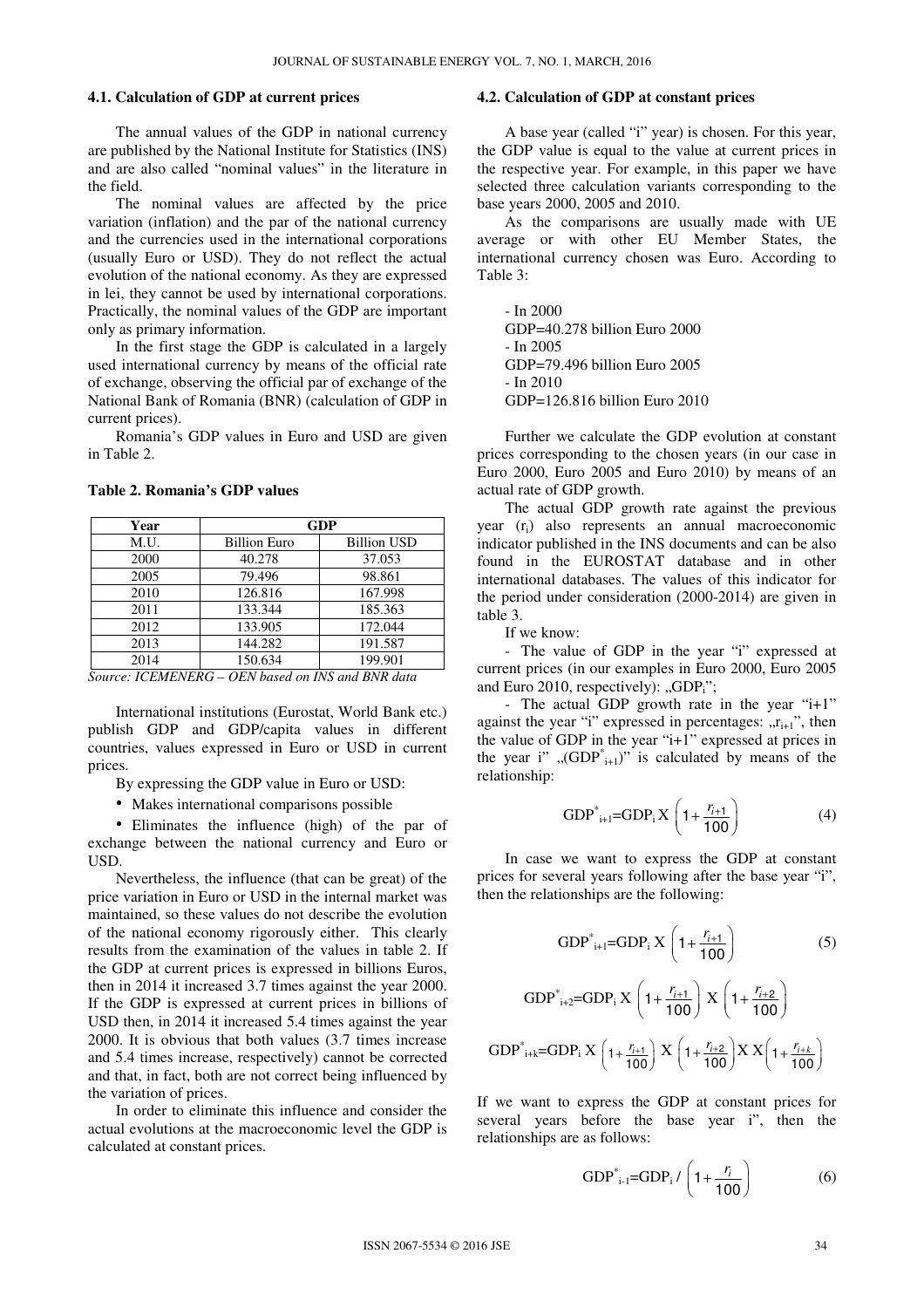GDP<sup>\*</sup><sub>i-2</sub>=GDP<sub>i</sub> / 
$$
\left(\left(1+\frac{r_i}{100}\right)X\left(1+\frac{r_{i-1}}{100}\right)\right)
$$

 $GDP^*_{1-k} = GDP_1 / \left( \left( 1 + \frac{r_i}{100} \right) X \left( 1 + \frac{r_{i-1}}{100} \right) X \dots \dots \dots X \left( 1 + \frac{r_{i-k+1}}{100} \right) \right)$  $\left( \left( 1 + \frac{r_i}{100} \right) X \left( 1 + \frac{r_{i-1}}{100} \right) X \dots X \left( 1 + \frac{r_{i-k+1}}{100} \right) \right)$ 

The GDP values, expressed at constant prices describe the actual trend of the national economy.

Thus, table 3 presents the evolution of Romania's GDP in Euros 2000, Euros 2005 and Euros 2010.

**Table 3. GDP evolution in România in Euro 2000, Euro 2005 and Euro 2010 and the GDP growth rate in the period 2000-2014** 

| Year | Rate of<br>GDP<br>growth<br>against<br>the<br>previou<br>s year<br>$(\%)$ | <b>Evolution of</b><br>GDP in<br><b>Euros 2000</b><br>(constant<br>prices)<br>(billion<br><b>Euros 2000)</b> | <b>Evolution of</b><br>GDP in<br><b>Euros 2005</b><br>(constant)<br>prices)<br>(billion<br><b>Euros 2005)</b> | <b>Evolution of</b><br>GDP in<br><b>Euros 2010</b><br>(constant)<br>prices)<br>(billion<br><b>Euros 2010)</b> |
|------|---------------------------------------------------------------------------|--------------------------------------------------------------------------------------------------------------|---------------------------------------------------------------------------------------------------------------|---------------------------------------------------------------------------------------------------------------|
| 2000 |                                                                           | 40.278                                                                                                       | 60.050                                                                                                        | 82.906                                                                                                        |
| 2001 | 5.6                                                                       | 42.534                                                                                                       | 63.413                                                                                                        | 87.548                                                                                                        |
| 2002 | 5.2                                                                       | 44.745                                                                                                       | 66.711                                                                                                        | 92.101                                                                                                        |
| 2003 | 5.5                                                                       | 47.206                                                                                                       | 70.380                                                                                                        | 97.166                                                                                                        |
| 2004 | 8.4                                                                       | 51.172                                                                                                       | 76.292                                                                                                        | 105.328                                                                                                       |
| 2005 | 4.2                                                                       | 53.321                                                                                                       | 79.496                                                                                                        | 109.752                                                                                                       |
| 2006 | 8.1                                                                       | 57.640                                                                                                       | 85.935                                                                                                        | 118.642                                                                                                       |
| 2007 | 6.9                                                                       | 61.617                                                                                                       | 91.865                                                                                                        | 126.829                                                                                                       |
| 2008 | 8.5                                                                       | 66.854                                                                                                       | 99.673                                                                                                        | 137.609                                                                                                       |
| 2009 | $-7.1$                                                                    | 62.108                                                                                                       | 92.596                                                                                                        | 127.839                                                                                                       |
| 2010 | $-0.8$                                                                    | 61.611                                                                                                       | 91.856                                                                                                        | 126.816                                                                                                       |
| 2011 | 1.1                                                                       | 62.289                                                                                                       | 92.866                                                                                                        | 128.211                                                                                                       |
| 2012 | 0.6                                                                       | 62.662                                                                                                       | 93.423                                                                                                        | 128.980                                                                                                       |
| 2013 | 3.4                                                                       | 64.793                                                                                                       | 96.600                                                                                                        | 133.366                                                                                                       |
| 2014 | 2.9                                                                       | 66.672                                                                                                       | 99.401                                                                                                        | 137.233                                                                                                       |

*Source: ICEMENERG – OEN based on INS and BNR data* 

By expressing the GDP at constant prices:

• Great differences according to the chosen reference year are registered; e.g. GDP in 2014 expressed in Euro 2010 is more than two times greater than the GDP in the same year expressed in Euros 2000; usually then, when the GDP value in a certain year is referred to, this value is expressed at current prices;

• The dynamics of this indicator is the actual one; e.g. in all the chosen cases, the GDP value in the year 2014 is 1.66 times greater than the GDP value in 2000; usually then, when the evolution of the GDP in two different years is analyzed, the GDP values in the respective years at constant prices are reported.

#### **4.3. Calculation of GDP at the purchasing power parity**

Prestigious institutions (IAEA, Eurostat etc.) consider that utilization of the official rate of exchange is not representative enough and recommend utilization of the "purchasing power parity" (PPP) for calculating the GDP in Euros or USD. For this a representative "basket"

of base goods and services essential to daily life is selected. The total value of the goods and services included in the "basket" is calculated in different countries in the national currency. The PPP is determined through the ratio between the "basket" value calculated in the two currencies.

The differences between the official exchange rate and the purchasing power parity are greater the more different their development levels are. As a general rule, PPP is calculated through the ratio between the currency of a certain country and USD or Euro. PPP will be closer to the official parity in the case of the developed countries, but it will differ a lot in the less developed countries.

PPP has got a very subjective character. It essentially depends on the way the basket of goods and services is selected, as well as on the different analysis and calculation details.

There are different values of leu/Euro or leu/USD at the purchasing power parity according to the public institution that publishes the obtained results.

In order to obtain credible results by means of PPP enabling international comparisons it is necessary to meet two conditions:

1. PPP should be determined by a well-known institution

2. PPP should be determined by the same institution for all the countries /areas that are compared.

The calculations carried out in ICEMENERG - OEN have used the PPP calculated on the basis of the Statistical Yearbook and Eurostat data.

## **5. PRIMARY ENERGY INTENSITY CALCULATION**

The relationship for the calculation of primary energy intensity has been previously presented.

Mention should be made from the very beginning that the values of energy intensity that we are going to present are given in toe/1.000 Euro. We have used this European currency for enabling international comparisons and because during this period of time the focus is on the comparisons with the EU countries.

We have distinctly calculated values of primary energy intensity in:

− toe/1,000 Euro – current prices;

− toe/1,000 Euro – constant prices (Euro 2000, Euro 2005 and Euro 2010);

− toe/ 1,000 Euro at the PPP.

In Romania's case and for the period of time 2000- 2014, primary energy consumption was presented in table 1, and the GDP in billion Euros – current prices in table 2.

The evolution of primary energy intensity in toe/1,000 Euro – current prices is given in figure 1.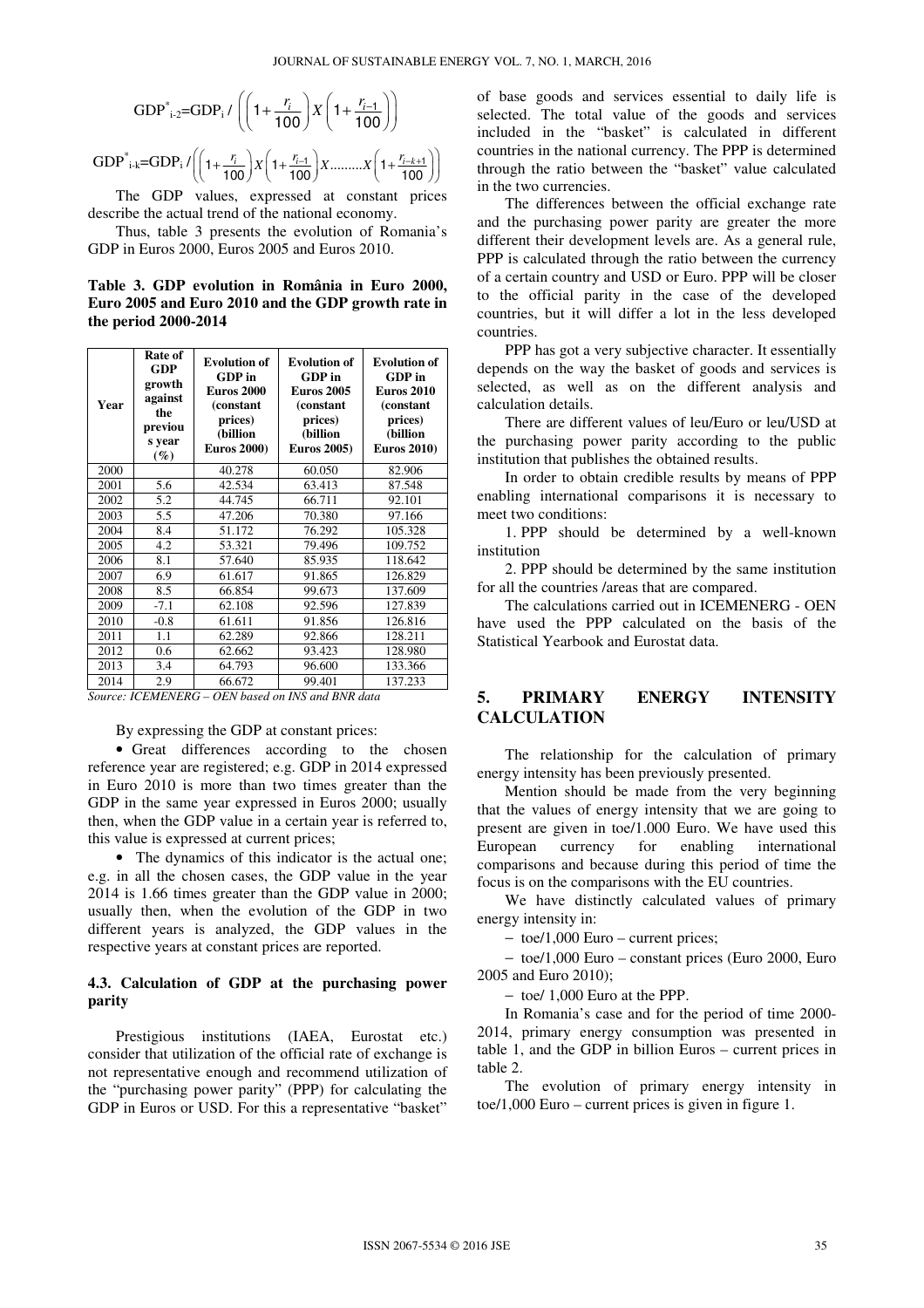

**Fig.1. Primary energy intensity (toe/1,000 Euro)** 

In the same figure is given the evolution of this indicator for the EU 28, Bulgaria, Germany and Romania.

It is worth underlining that primary energy intensity calculated in toe/1,000 Euro – current prices in Romania decreased 4.18 times in the 2000-2014 period (from 0.898 toe/1,000 Euro to 0.215 toe/1,000 Euro). In comparison this indicator decreased 1.50 times in Germany. Thus, in 2000 primary energy intensity in Romania was 4.96 times greater than the EU28 average and in 2014 was only 1.87 times greater. The evolution has unmistakably been dramatic. It would be entirely wrong to interpret that this was due to an increase at the same pace in energy utilization efficiency in the technical sense. The main factor leading to this evolution was the variation of the PPP of the European currency in the Romanian market.

In order to eliminate the influence of this factor the evolution of energy intensity was calculated, the GDP being calculated at constant prices and in three variants (Euro 2000, Euro 2005 and Euro 2010). The results are presented in figure 2.



**Fig.2. Intensity of primary energy in Romania** 

This has pointed out that:

• Regardless of the chosen measurement unit, primary energy intensity in the period 2000-2014

decreased by 48%, corresponding to an average annual rate of 3.42%;

The main factors that have contributed to this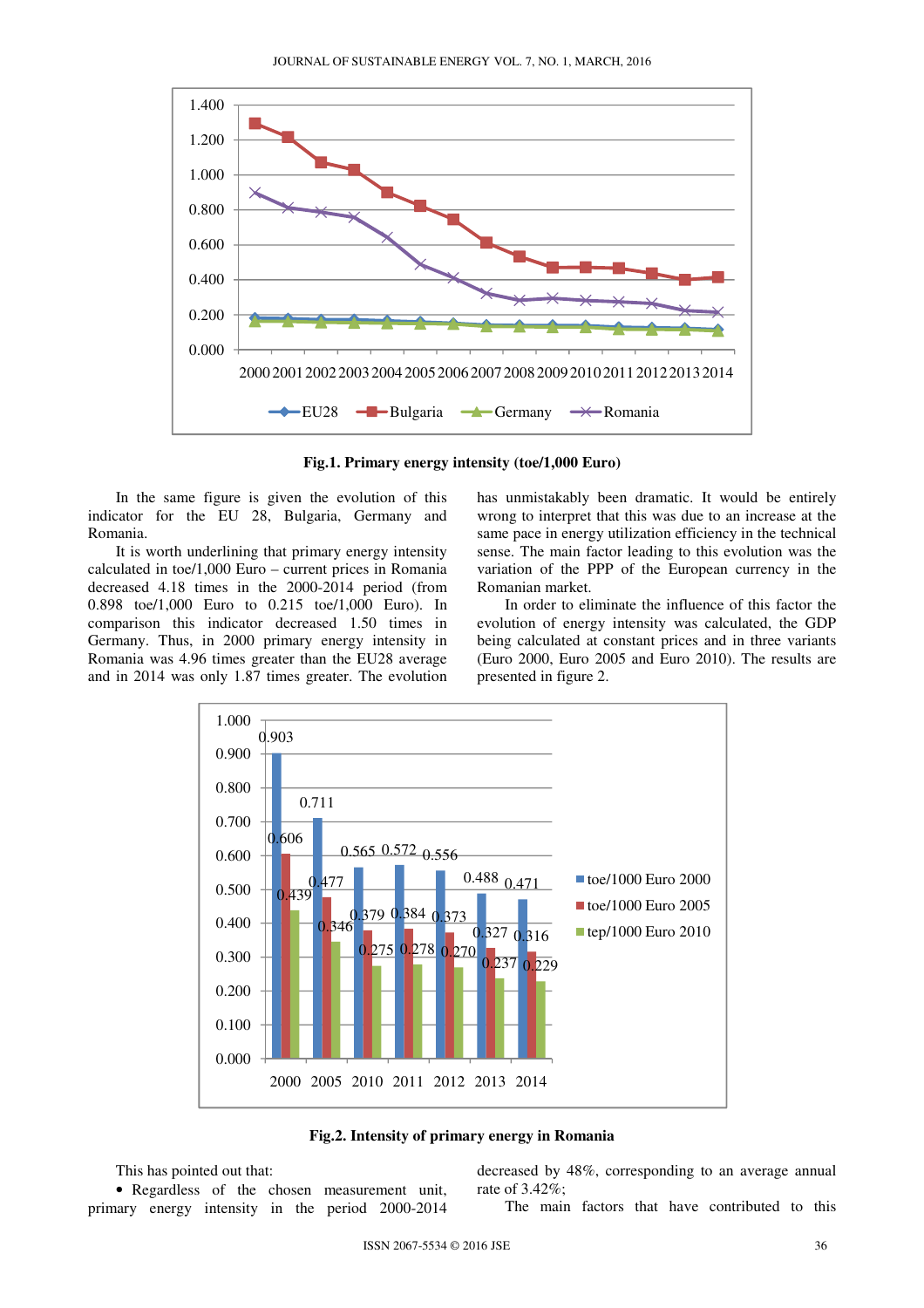decrease have been the following:

**-** The macroeconomic modifications of the national economy;

**-** The modifications in each sector and economic branch production structure;

**-** The modifications in the technical efficiency of energy utilization.

• The value of primary energy intensity can differ greatly according to the GDP measurement unit. Thus, in 2014 the values of this indicator were: 0.471 toe/1,000 Euros 2000, 0.316 toe/1,000 Euros 2005 and 0.229 toe/1,000 Euros 2010.

As we have already mentioned, these differences are determined by the variation of the PP of the Euro currency in the Romanian market. In an economy that has striven to find a balance in the analyzed period of time these variations have been important ones.

On the other hand, the variation of the PP of Euro in the developed countries has been low. Expressing energy intensity for a developed country (or for the EU average) does not differ essentially according to the chosen reference year.

Table 4 presents the values of primary energy intensity for Romania and the EU28 average in 2014, given in constant prices, in toe/1,000 Euros 2000, toe/1,000 Euros 2005 and toe/1,000 Euro 2010 namely.

#### **Table 4. Primary energy intensity in 2014**

| M.U.                                         | Romania       | <b>EU28</b> |
|----------------------------------------------|---------------|-------------|
| toe/1,000 Euro 2000                          | 0.471         | 0.142       |
| toe/1,000 Euro 2005                          | 0.316         | 0.130       |
| toe/1,000 Euro 2010                          | በ 229         | 0.122       |
| $\sim$<br>$\sim$ where $\sim$<br>----------- | $\sim$ $\sim$ | ----------- |

*Source: ICEMENERG – OEN on the basis of EUROSTAT data* 

The data in table 4 prove how important the measurement unit chosen when making international comparisons is. In the same year (2014), the primary energy intensity of Romania's economy was:

• 3.32 times greater than the EU 28 average when it was calculated in toe/1,000 Euro 2000

• 2.43 times greater than the EU 28 average when it was calculated in toe/1,000 Euro 2005

• 1.88 times greater than the EU 28 average when it was calculated in toe/1,000 Euro 2010.

By calculating at constant prices and choosing an even more remote year, e.g. 1996 – the case of the IEA (International Energy Agency) statistics, the difference between Romania and the developed countries increases even more (in an artificial way, obviously).

Considering the positive evolutions of the national economy and the necessity to prove the tendency to get nearer the average EU performances, we think we should calculate energy intensity at current prices, or at constant prices at the level of one of the most recent years.

It is frequently recommended to calculate energy intensity at the PPP.

Within OEN we have calculated primary energy intensity of the Romanian economy on the basis of the information provided by Eurostat. The results are given in table 5 in toe/Euro at PPC for the period 2000-2014, together with data for the EU 28 average.

|  |                         | Table 5. Primary energy intensity |
|--|-------------------------|-----------------------------------|
|  | $(toe/1,000)$ Euro PPC) |                                   |

| Year | Romania | <b>EU 28</b> |
|------|---------|--------------|
| 2000 | 0.326   | 0.181        |
| 2005 | 0.222   | 0.159        |
| 2010 | 0.136   | 0.138        |
| 2011 | 0.133   | 0.129        |
| 2012 | 0.121   | 0.125        |
| 2013 | 0.110   | 0.123        |
| 2014 | 0.104   | 0.115        |

*Source: ICEMENERG – OEN on the basis of EUROSTAT data* 

It should be underlined that primary energy intensity in Romania has been lower than the EU average since 2012 if we calculate the GDP at PPP. Such a conclusion totally contradicts the allegations on the energy–intensive character of the Romanian economy.

# **6. CARRYING OUT THE OBJECTIVES OF THE NATIONAL STRATEGY IN THE ENERGY EFFICIENCY FIELD (G.D. 163/2004)**

In the context of Romania's negotiations for joining the European Union in 2004 the G.D. 163/2004 National Strategy in the Energy Efficiency Field was drawn up and approved. The strategy stipulates that:

*"The main goal of the policy in the energy efficiency field is to reduce energy intensity.* 

*In order to ensure the development under efficient and sustainable conditions a reduction in primary energy intensity by 40% in the period 2004-2015 is envisaged"* 

The time horizon of the strategy has been attained and, in our opinion, an evaluation of the way "the main goal of the policy in the energy field" has been attained would be opportune. As the statistical data for the year 2015 have not been published yet the data for the year 2014 will be used.

Since the beginning it should be noticed that the text of the document does not specify the way primary energy intensity should be calculated, the measurement unit of this indicator, respectively.

If energy intensity is calculated at current prices, then the value of this indicator has decreased from 0.489 toe/1,000 Euro in 2005 to 0.215 toe/1,000 Euro in 2014, by 56% respectively. In this variant the above mentioned strategic objective strategic was surpassed.

If energy intensity is calculated at constant prices (regardless of the reference year), then the value of this indicator decreased by 34%. In this variant, the above mentioned strategic objective has not been achieved.

If energy intensity is calculated at the PPP, the value of this indicator has decreased by 53%. In this variant the above mentioned strategic objective has been surpassed as well.

The purpose of this paper is not to analyze the way the provisions of the strategy have been carried out. What we would like underline once again is the importance of the calculation method and of the measurement unit chosen for the "primary energy intensity" indicator and of the explicit presentation of the options. In their absence any qualitative conclusions are possible and any conclusion is questionable.